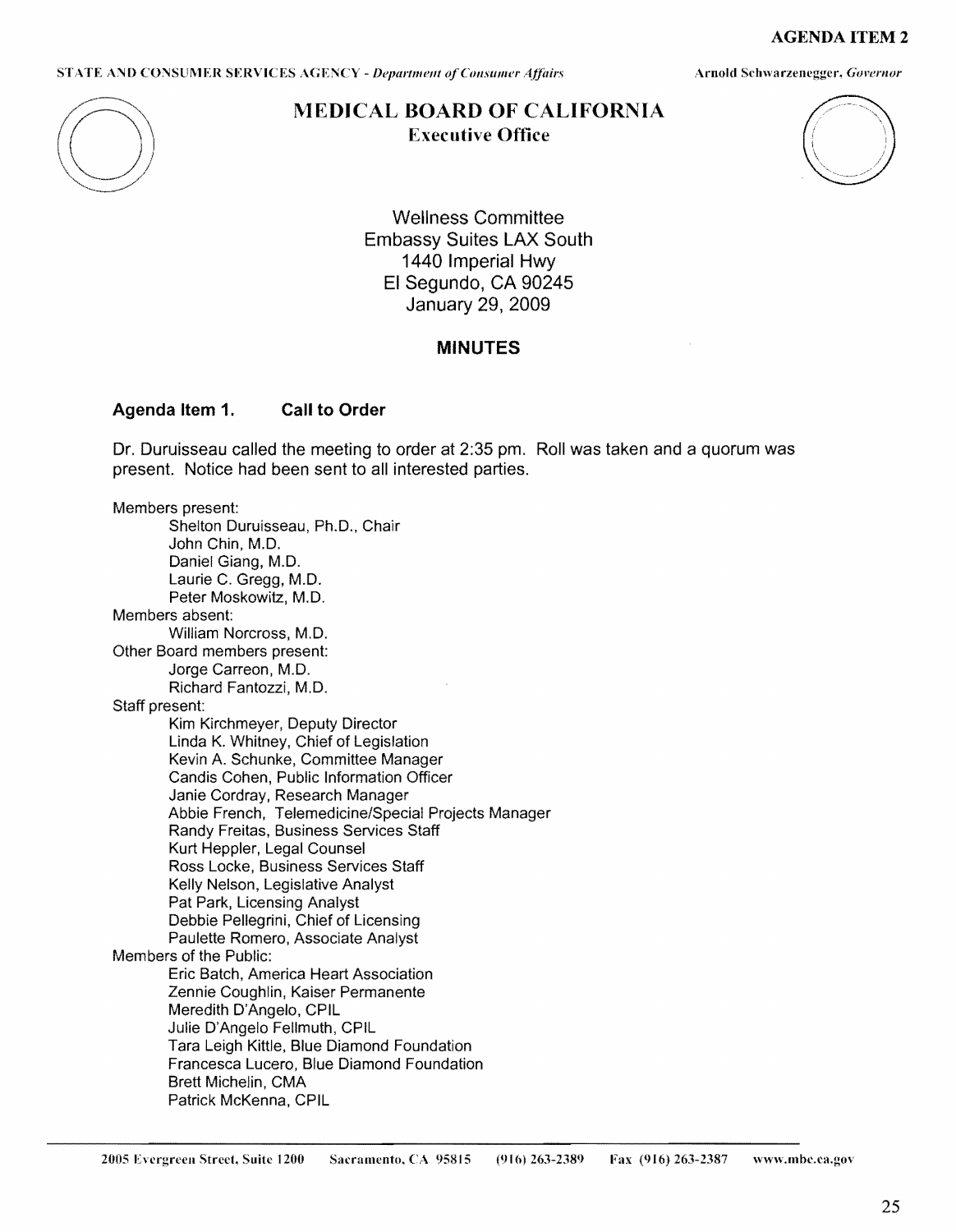Wellness Comm. Minutes, page 2 January 29, 2009

## **Agenda Item 2. Approval of the Minutes from the July 24, 2008 and November 6, 2008 Meetings**

Motion/second/carried Ors. Gregg/Moskowitz to approve the minutes with minor amendments.

## **Agenda Item 3. Hospital Well-Being Committee/Wellness Program Survey Task Force** - **Dr. Gregg and Dr. Moskowitz**

Dr. Duruisseau stated at the November meeting of the Committee, it was decided the Committee would take steps to gain a better understanding of what wellness resources currently are available to California physicians. Dr. Gregg and Dr. Moskowitz have been working to develop a survey which will be sent to all hospitals in California.

Dr. Gregg stated California hospitals are required to have a well-being committee, and many hospitals also have a wellness committee. This task force wanted to survey all California hospitals to see what wellness efforts they are undertaking and to get a better understanding of what works for them. With this in mind, the task force developed a survey and cover letter, which was distributed to the committee members for review and consideration.

Motion/second/carried Ors. Moskowitz/Giang to approve the survey and letter.

The task force will work with staff to finalize the survey and get it sent out soon.

## Agenda Item 4. Status of Physician Wellness Legislation - Ms. Whitney

Ms. Whitney mentioned AB 2443 of last session, the Board-sponsored physician wellness bill, was vetoed by the Governor. At the November, 2008, meeting, both the Wellness Committee and the full Board directed Ms. Whitney to again include this concept on her legislative agenda during 2009, but to include legislative intent language as well. Ms. Whitney handed out the intent language she had drafted; she also mentioned the Committee could consider language to make the bill permissive, instead of mandatory. In conclusion, Ms. Whitney stated an author had not been identified.

Brett Michelin, representing the CMA, stated they support the concept of physician wellness more this year than during the last session, following numerous discussions with Ms. Whitney and Dr. Fantozzi; they also support permissive language in the bill. CMA has come to recognize the benefits of a program helping physicians before problems arise and is excited to work with the Board on this program.

Tara Leigh Kittle stated her support for this concept. She said there are a lot of obstacles facing those in the medical profession, and this is a good first step.

Ms. Whitney asked the Committee for any feedback on her proposal and requested the Committee recommend support from the full Board.

Dr. Chin said he would like to give Ms. Whitney the authority to move forward and make changes which keep within the spirit of the discussion.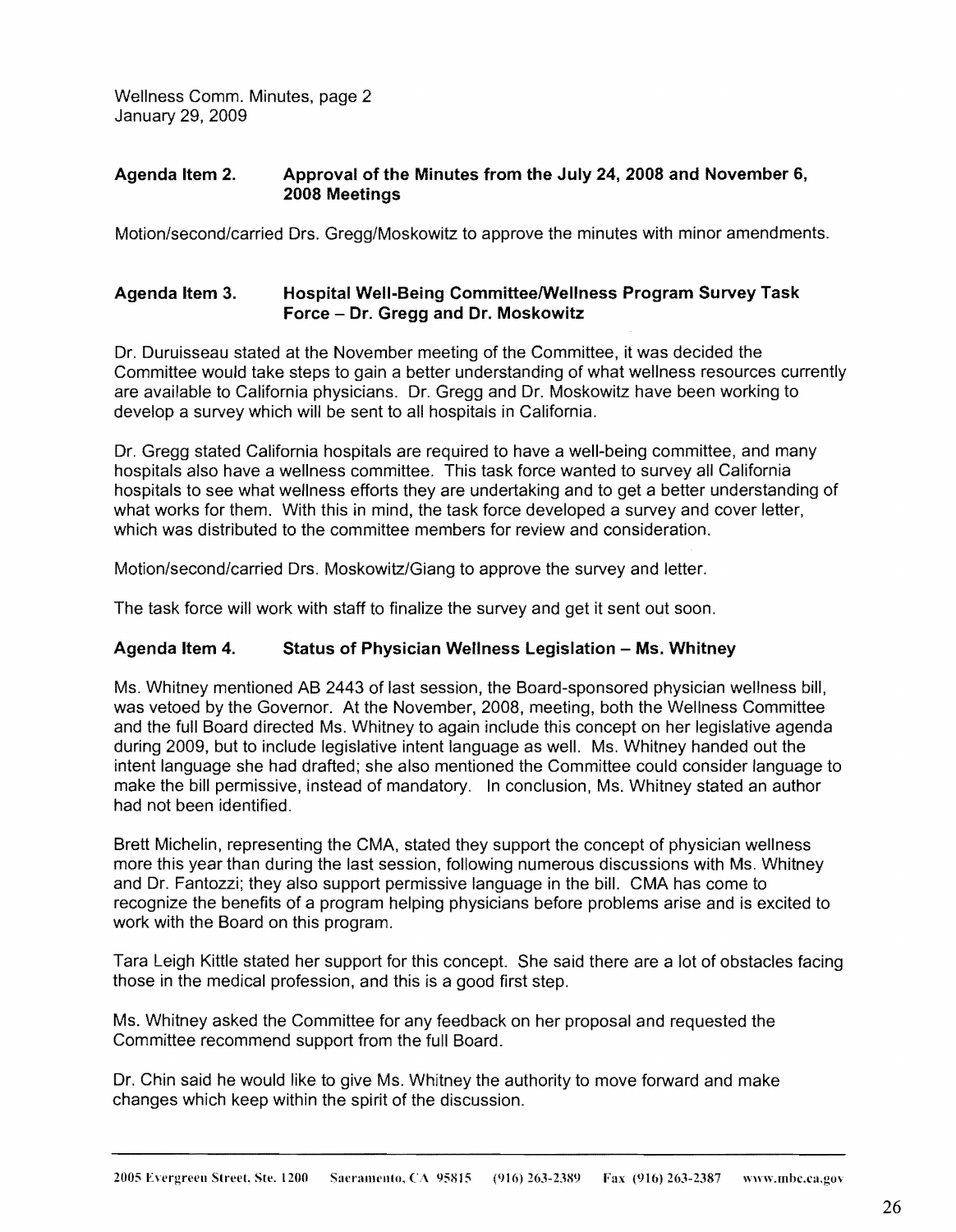Wellness Comm. Minutes, page 3 January 29, 2009

Motion/second/carried Ors. Giang/Chin.

### **Agenda Item 5. Update on the Committee's Web Page - Mr. Schunke**

Kevin A. Schunke, Committee Manager, stated the Wellness Committee is the Board's only committee which has created a dedicated web page. The Committee's web page is kept current with approved minutes from the meetings, published articles which support the Committee's mission, information about Board-sponsored wellness legislation, and other appropriate information.

Dr. Duruisseau suggested other articles or studies should be forwarded to Mr. Schunke so they may be considered for addition to the web site.

#### **Agenda Item 6. Committee Members' Report on Activities**

Dr. Norcross, Committee member, could not attend the meeting, but he forwarded an email to Ms. Whitney to provide an update on his behalf. Ms. Whitney indicated the email was initiated by Dr. Brian Murray, who is a medical consultant to the Board. Dr. Murray has met with representatives of the San Diego County Medical Society (SDMCS). They discussed possible joint initiatives related to physician wellness. SDMCS indicated their willingness to welcome all San Diego physicians, regardless of membership, into wellness meetings, CME wellness type activities, and access to webinars on wellness issues presented by the SDCMS. Dr. Murrary will continue to work with the SDCMS to explore this in greater detail and will include Dr. Norcross in the discussions.

Ms. Whitney suggested that if this type of partnership were to come to fruition, this could be a replicable model for other local medical associations, and Dr. Norcross, had he been able to attend this meeting, planned to discuss this further.

Dr. Chin suggested while members may want to undertake initial discussions with outside organizations towards partnerships which are within the mission of the Committee, final approval should be granted by the Committee before implementation steps are taken. Dr. Duruisseau agreed and suggested members bring their ideas to the Committee as soon as feasible.

Dr. Gregg provided staff with a summary of published peer-reviewed studies which will support the Board-sponsored legislation on physician wellness. These reports focus on, among other things, extended-duration work shifts, sleep deprivation, links between physician burnout and patient outcomes, etc.

Dr. Giang said numerous studies have shown the error rate of first year residents is higher than residents with more training and amongst licensed physicians, therefore indicating that the amount of training undertaken by a person is a more-valuable indicator of decreased medical errors. It has been shown over and over again that simply reducing duty hours does not by itself directly increase patient safety.